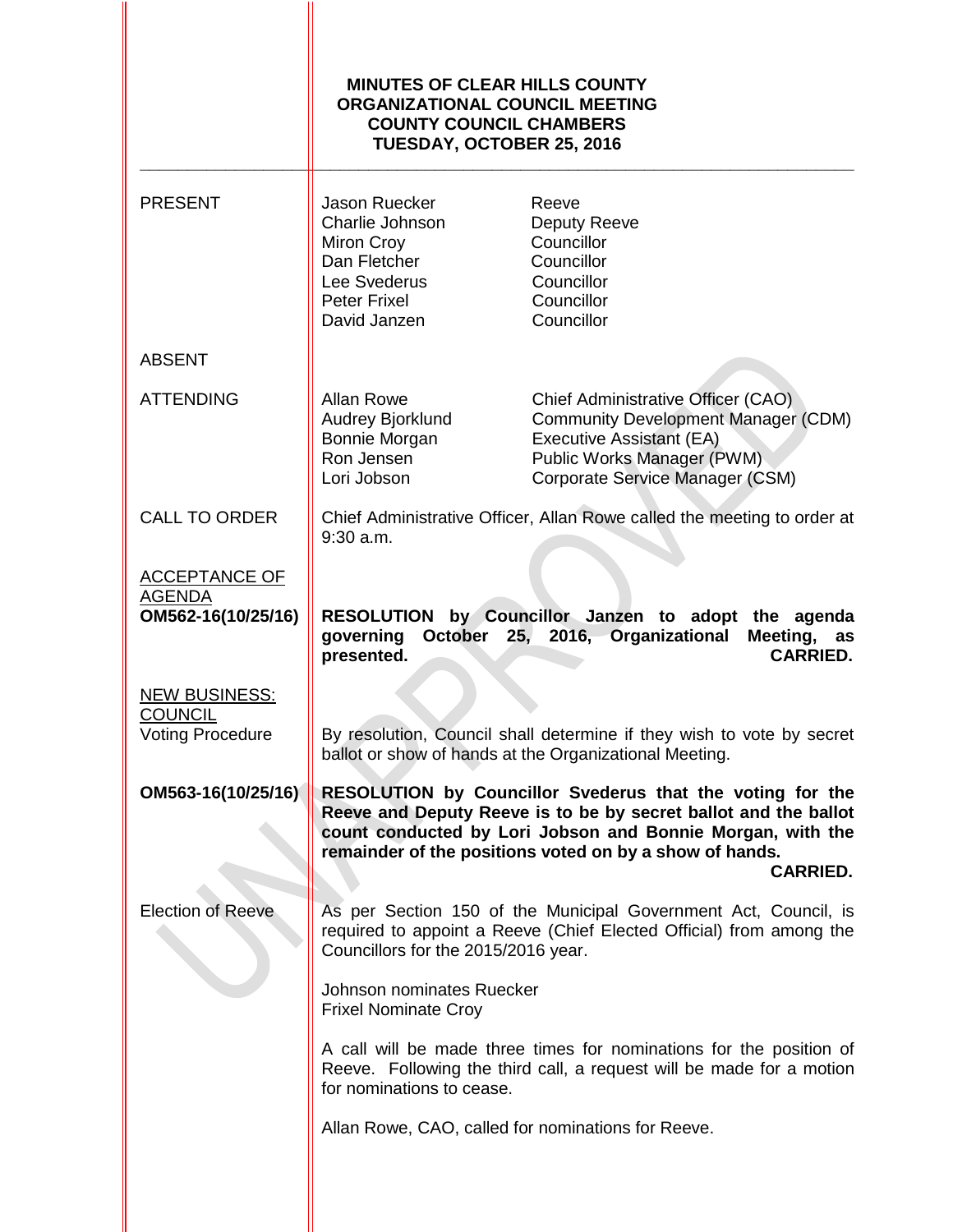|                                                | ORGANIZATIONAL MEETING<br>Page 2 of 8<br>TUESDAY, OCTOBER 25, 2016<br>Allan Rowe, CAO, called for nominations for Reeve a third and final<br>time.                                                                                                                                                                                              |
|------------------------------------------------|-------------------------------------------------------------------------------------------------------------------------------------------------------------------------------------------------------------------------------------------------------------------------------------------------------------------------------------------------|
| OM564-16(10/25/16)                             | <b>RESOLUTION by Councillor Fletcher that nominations for Reeve</b><br><b>CARRIED.</b><br>cease.                                                                                                                                                                                                                                                |
| OM565-16(10/25/16)                             | <b>RESOLUTION by Councillor Svederus to declare Jason Ruecker</b><br>as Reeve of Clear Hills County, following the election process.<br><b>CARRIED.</b>                                                                                                                                                                                         |
| OM566-16(10/25/16)                             | RESOLUTION by Councillor Croy to destroy all ballots for the<br>election of Reeve, immediately following the count.<br><b>CARRIED.</b>                                                                                                                                                                                                          |
|                                                | Reeve Ruecker took the chair.                                                                                                                                                                                                                                                                                                                   |
| <b>Election of Deputy</b><br>Reeve             | As per Section 152 of the Municipal Government Act, Council, is<br>required to appoint Deputy Reeve from among the Councillors for the<br>2015/2016 year.                                                                                                                                                                                       |
|                                                | A call will be made three times for nominations for the position of<br>Deputy Reeve. Following the third call, a request will be made for a<br>motion for nominations to cease.                                                                                                                                                                 |
|                                                | Reeve called for nominations for Deputy Reeve.                                                                                                                                                                                                                                                                                                  |
|                                                | Fletcher nominates Johnson                                                                                                                                                                                                                                                                                                                      |
|                                                | Reeve called for nominations for Deputy Reeve a third and final time.                                                                                                                                                                                                                                                                           |
| OM567-16(10/25/16)                             | RESOLUTION by Reeve Ruecker that nominations for Deputy<br><b>Reeve cease</b><br><b>CARRIED.</b>                                                                                                                                                                                                                                                |
|                                                | The ballots and the number of votes for each candidate for Reeve<br>were read aloud by Lori Jobson and Bonnie Morgan.                                                                                                                                                                                                                           |
| OM568-16(10/25/16)<br>Appointments of          | <b>RESOLUTION by Reeve Ruecker to declare Councillor Johnson</b><br>as Deputy Reeve of Clear Hills County by acclamation, following<br><b>CARRIED.</b><br>the election process.                                                                                                                                                                 |
| <b>Councillors to Boards</b><br>and Committees | Clear Hills County Council is required to appoint members to serve on<br>various in-house and external committees for the 2016/2017 year.                                                                                                                                                                                                       |
| OM569-16(10/25/16)                             | RESOLUTION by Reeve Ruecker to appoint Deputy Reeve-<br>Johnson as the Clear Hills County representative and Councillor<br>Janzen as alternate to the <b>Agricultural Service Board</b> on the<br>Council appointed boards and committees list as of October 25,<br>2016, and up to the 2017 Organizational Council Meeting.<br><b>CARRIED.</b> |
|                                                |                                                                                                                                                                                                                                                                                                                                                 |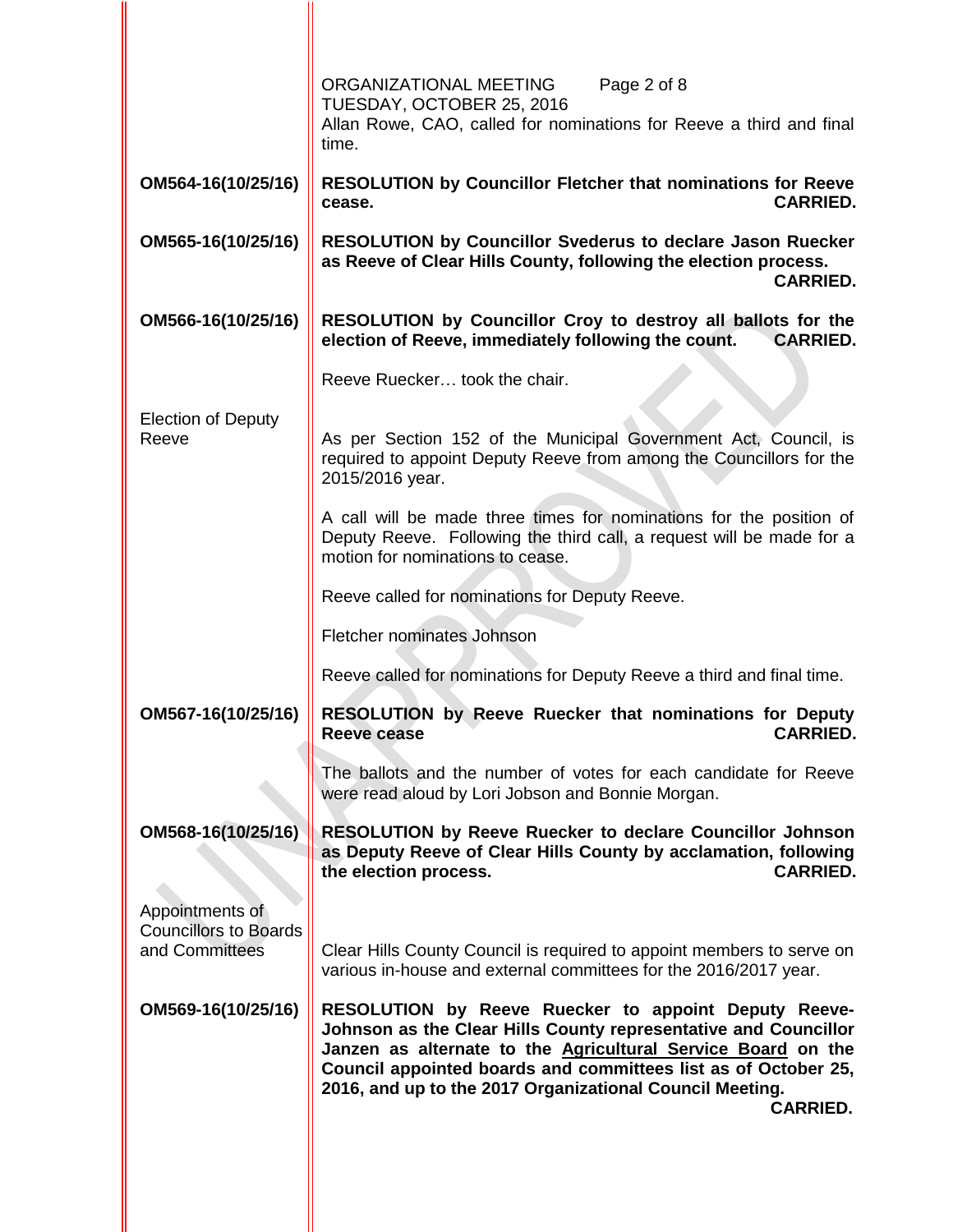| OM570-16(10/25/16) | ORGANIZATIONAL MEETING<br>Page 3 of 8<br>TUESDAY, OCTOBER 25, 2016<br>RESOLUTION by Councillor Fletcher to appoint Deputy Reeve-<br>Johnson, Councillor Janzen, and Reeve Ruecker as the Clear<br>Hills County representatives to the Alberta Surface Rights on the<br>Council appointed boards and committees list as of October 25,<br>2016, and up to the 2017 Organizational Council Meeting.<br><b>CARRIED.</b>  |
|--------------------|-----------------------------------------------------------------------------------------------------------------------------------------------------------------------------------------------------------------------------------------------------------------------------------------------------------------------------------------------------------------------------------------------------------------------|
| OM571-16(10/25/16) | RESOLUTION by Councillor Fletcher to appoint Councillor<br>Fletcher and Councillor Janzen as the Clear Hills County<br>representative and Deputy Reeve-Johnson as the alternate to<br>Cleardale Community Enhancement Society on the Council<br>appointed boards and committees list as of October 25, 2016,<br>and up to the 2017 Organizational Council Meeting.<br><b>CARRIED.</b>                                 |
| OM572-16(10/25/16) | <b>RESOLUTION by Councillor Janzen to appoint Councillor Frixel</b><br>and Reeve Ruecker as the Clear Hills County representatives and<br>Councillor Croy as the alternate to Clear Creek Fire Committee<br>on the Council appointed boards and committees list as of<br>October 25, 2016, and up to the 2017 Organizational Council<br><b>CARRIED.</b><br>Meeting.                                                   |
| OM573-16(10/25/16) | RESOLUTION by Deputy Reeve-Johnson to appoint Councillor<br>Croy and Councillor Janzen as the Clear Hills County<br>representatives and Deputy Reeve-Johnson and Reeve Ruecker<br>as the alternate to Clear Hills Joint Venture Ltd - Operating<br>Committee. On the Council appointed boards and committees list<br>as of October 25, 2016, and up to the 2017 Organizational Council<br>Meeting.<br><b>CARRIED.</b> |
| OM574-16(10/25/16) | RESOLUTION by Deputy Reeve-Johnson to appoint Reeve<br>Ruecker and Deputy Reeve-Johnson as the Clear Hills County<br>representatives to the Clear Hills Joint Venture Ltd - Directors<br>Committee on the Council appointed boards and committees list<br>as of October 25, 2016, and up to the 2017 Organizational<br><b>Council Meeting.</b><br><b>CARRIED.</b>                                                     |
| OM575-16(10/25/16) | RESOLUTION by Councillor Fletcher to appoint Councillor<br>Fletcher and Deputy Reeve-Johnson as the Clear Hills County<br>representatives to the Development Appeal Board on the Council<br>appointed boards and committees list as of October 25, 2016,<br>and up to the 2017 Organizational Council Meeting.<br><b>CARRIED.</b>                                                                                     |
| OM576-16(10/25/16) | RESOLUTION by Deputy Reeve-Johnson to appoint Councillor<br>Frixel as the Clear Hills County representative and Councillor<br>Croy as the alternate to Diashowa Marubeni International Ltd.<br>Public Advisory Committee on the Council appointed boards and<br>committees list as of October 25, 2016, and up to the 2017<br><b>Organizational Council Meeting.</b><br><b>CARRIED.</b>                               |
| OM577-16(10/25/16) | <b>RESOLUTION by Reeve Ruecker to appoint Councillor Svederus</b><br>as the Clear Hills County representative and Councillor Janzen<br>as the alternate to Doctor Recruitment and Retention Committee<br>on the Council appointed boards and committees list as of                                                                                                                                                    |

II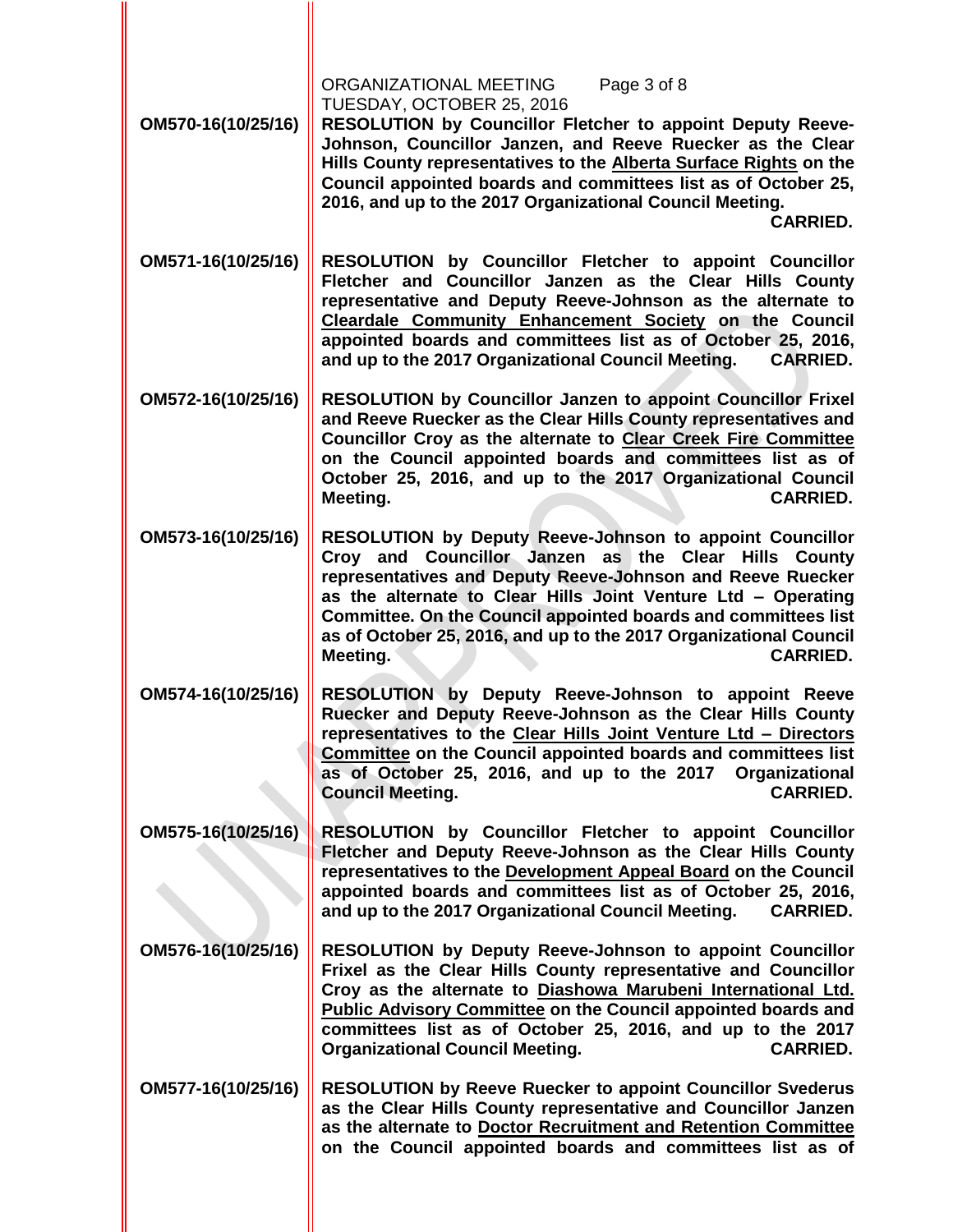|                    | ORGANIZATIONAL MEETING<br>Page 4 of 8<br>TUESDAY, OCTOBER 25, 2016<br>October 25, 2016, and up to the 2017 Organizational Council<br><b>CARRIED.</b><br>Meeting.                                                                                                                                                                                                              |
|--------------------|-------------------------------------------------------------------------------------------------------------------------------------------------------------------------------------------------------------------------------------------------------------------------------------------------------------------------------------------------------------------------------|
| OM578-16(10/25/16) | RESOLUTION by Councillor Fletcher to appoint all Council<br>members to the Economic Development Committee on the<br>Council appointed boards and committees list as of October 25,<br>2016, and up to the 2017 Organizational Council Meeting.<br><b>CARRIED.</b>                                                                                                             |
| OM579-16(10/25/16) | RESOLUTION by Councillor Fletcher to appoint Councillor<br>Svederus _ as the Clear Hills County representative and<br>Councillor Janzen _ as the alternate to Fairview Medical Clinic<br>Operating Committee on the Council appointed boards and<br>committees list as of October 25, 2016, and up to the 2017<br><b>Organizational Council Meeting.</b><br><b>CARRIED.</b>   |
| OM580-16(10/25/16) | <b>RESOLUTION by Councillor Svederus to appoint Reeve Ruecker</b><br>as the Clear Hills County representative and Councillor Croy as<br>the alternate to Fairview Regional Airport Advisory Committee on<br>the Council appointed boards and committees list as of October<br>25, 2016, and up to the 2017 Organizational Council Meeting.<br><b>CARRIED.</b>                 |
| OM581-16(10/25/16) | RESOLUTION by Deputy Reeve-Johnson to appoint Councillor<br>Fletcher as the Clear Hills County representative and Councillor<br>Svederus as the alternate to Fairview Seed Cleaning Co-op Board<br>on the Council appointed boards and committees list as of<br>October 25, 2016, and up to the 2017 Organizational Council<br>Meeting.<br><b>CARRIED.</b>                    |
| OM582-16(10/25/16) | <b>RESOLUTION by Councillor Fletcher to appoint Councillor Frixel</b><br>as the Clear Hills County representative and Councillor Croy as<br>the alternate to Grimshaw Gravel Aquifer Management Advisory<br>Committee on the Council appointed boards and committees list<br>as of October 25, 2016, and up to the 2017 Organizational Council<br><b>CARRIED.</b><br>Meeting. |
| OM583-16(10/25/16) | <b>RESOLUTION by Reeve Ruecker to appoint all Council members</b><br>to the Interprovincial/Intermunicipal Committee on the Council<br>appointed boards and committees list as of October 25, 2016,<br>and up to the 2017 Organizational Council Meeting.<br><b>CARRIED.</b>                                                                                                  |
| OM584-16(10/25/16) | RESOLUTION by Councillor Janzen to appoint Councillor Frixel<br>as the Clear Hills County representative and Deputy Reeve-<br>Johnson as the alternate to Mackenzie Municipal Services<br>Agency on the Council appointed boards and committees list as<br>of October 25, 2016, and up to the 2017 Organizational Council<br><b>CARRIED.</b><br>Meeting.                      |
| OM585-16(10/25/16) | RESOLUTION by Reeve Ruecker to appoint Councillor Frixel as<br>the Clear Hills County representative and Councillor Croy as the<br>alternate to Mighty Peace Tourist Association on the Council                                                                                                                                                                               |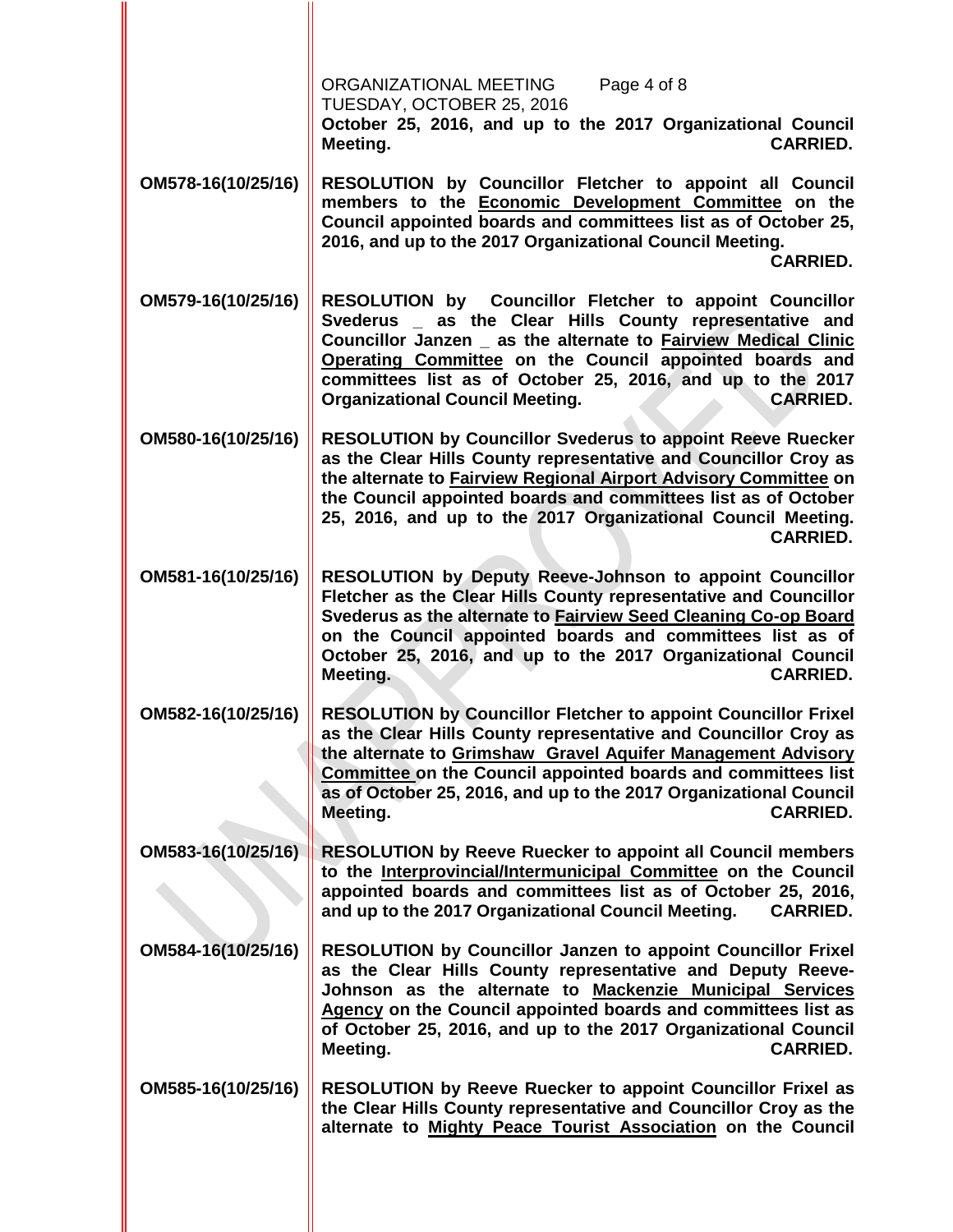|                    | ORGANIZATIONAL MEETING<br>Page 5 of 8<br>TUESDAY, OCTOBER 25, 2016<br>appointed boards and committees list as of October 25, 2016,<br>and up to the 2017 Organizational Council Meeting.<br><b>CARRIED.</b>                                                                                                                                                                 |
|--------------------|-----------------------------------------------------------------------------------------------------------------------------------------------------------------------------------------------------------------------------------------------------------------------------------------------------------------------------------------------------------------------------|
| OM586-16(10/25/16) | RESOLUTION by Deputy Reeve-Johnson to appoint Janzen,<br>Svederus, Croy, Ruecker and Frixel as the Clear Hills County<br>representatives to Municipal Planning Commission on the<br>Council appointed boards and committees list as of October 25,<br>2016, and up to the 2017 Organizational Council Meeting.<br><b>CARRIED.</b>                                           |
| OM587-16(10/25/16) | RESOLUTION by Deputy Reeve-Johnson to appoint Councillor<br>Janzen as the Clear Hills County representative and Deputy<br>Reeve-Johnson as the alternate to North Peace Housing<br>Foundation & Coalition on the Council appointed boards and<br>committees list as of October 25, 2016, and up to the 2017<br><b>Organizational Council Meeting.</b><br><b>CARRIED.</b>    |
| OM588-16(10/25/16) | <b>RESOLUTION by Reeve Ruecker to appoint Councillor Fletcher</b><br>as the Clear Hills County representative and Councillor Croy as<br>the alternate to North Peace Regional Landfill Commission on<br>the Council appointed boards and committees list as of October<br>25, 2016, and up to the 2017 Organizational Council Meeting.<br><b>CARRIED.</b>                   |
| OM589-16(10/25/16) | RESOLUTION by Councillor Croy to appoint Deputy Reeve-<br>Johnson as the Clear Hills County representative and Councillor<br>Fletcher as the alternate to Northern Transportation Advisory<br>Council on the Council appointed boards and committees list as<br>of October 25, 2016, and up to the 2017 Organizational Council<br>Meeting.<br><b>CARRIED.</b>               |
| OM590-16(10/25/16) | <b>RESOLUTION by Councillor Fletcher to appoint Councillor Frixel</b><br>as the Clear Hills County representative and Councillor Croy as<br>the alternate to Peace Library System/Clear Hills Advisory<br>Committee on the Council appointed boards and committees list<br>as of October 25, 2016, and up to the 2017 Organizational Council<br><b>CARRIED.</b><br>Meeting. |
| OM591-16(10/25/16) | RESOLUTION by Councillor Janzen to appoint Councillor Frixel<br>as the Clear Hills County representative and Councillor Croy as<br>the alternate to Peace Regional Economic Development Alliance<br>on the Council appointed boards and committees list as of<br>October 25, 2016, and up to the 2017 Organizational Council<br><b>CARRIED.</b><br>Meeting.                 |
| OM592-16(10/25/16) | <b>RESOLUTION by Reeve Ruecker to appoint Councillor Croy as</b><br>the Clear Hills County representative and Councillor Frixel as the<br>alternate to Burnt River Recreation Board on the Council<br>appointed boards and committees list as of October 25, 2016,<br>and up to the 2017 Organizational Council Meeting.<br><b>CARRIED.</b>                                 |
| OM593-16(10/25/16) | RESOLUTION by Councillor Fletcher to appoint Deputy Reeve-<br>Johnson as the Clear Hills County representative and Councillor                                                                                                                                                                                                                                               |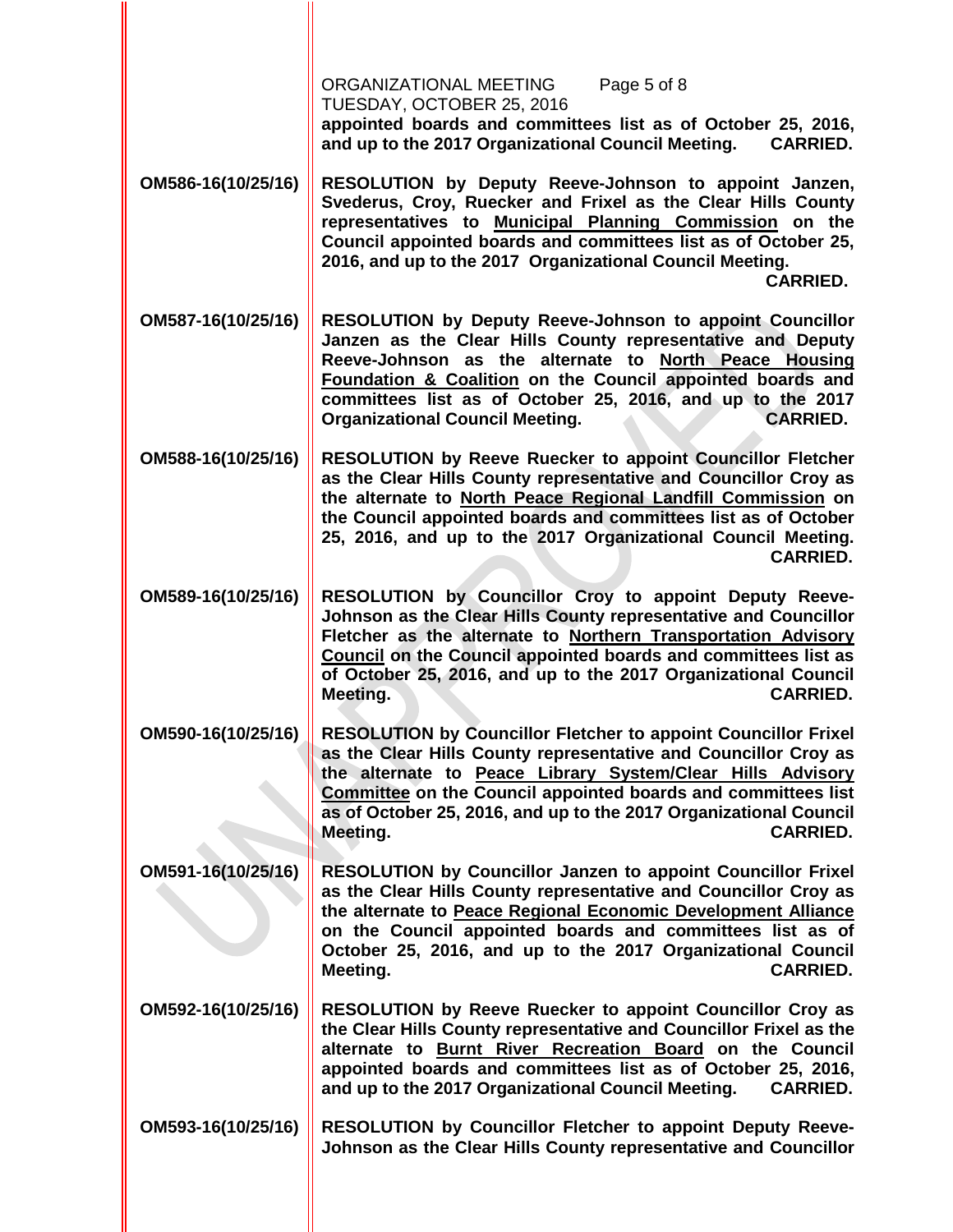| ORGANIZATIONAL MEETING<br>Page 6 of 8<br>TUESDAY, OCTOBER 25, 2016<br>Fletcher as the alternate to Cherry Canyon Recreation Board on<br>the Council appointed boards and committees list as of October<br>25, 2016, and up to the 2017 Organizational Council Meeting.<br><b>CARRIED.</b>                                                                                            |
|--------------------------------------------------------------------------------------------------------------------------------------------------------------------------------------------------------------------------------------------------------------------------------------------------------------------------------------------------------------------------------------|
| RESOLUTION by Councillor Svederus to appoint Councillor<br>Janzen as the Clear Hills County representative and Councillor<br>Fletcher as the alternate to Cleardale Recreation Board on the<br>Council appointed boards and committees list as of October 25,<br>2016, and up to the 2017 Organizational Council Meeting.<br><b>CARRIED.</b>                                         |
| RESOLUTION by Councillor Croy to appoint Councillor Frixel as<br>the Clear Hills County representative and Councillor Croy as the<br>alternate to Hines Creek & District Recreation Board on the<br>Council appointed boards and committees list as of October 25,<br>2016, and up to the 2017 Organizational Council Meeting.<br><b>CARRIED.</b>                                    |
| RESOLUTION by Councillor Croy to appoint Reeve Ruecker as<br>the Clear Hills County representative and Councillor Svederus as<br>the alternate to Worsley & District Recreation Board on the<br>Council appointed boards and committees list as of October 25,<br>2016, and up to the 2017 Organizational Council Meeting.<br><b>CARRIED.</b>                                        |
| RESOLUTION by Reeve Ruecker to appoint Councillor Janzen<br>and Councillor Croy as the Clear Hills County representatives<br>Deputy Reeve-Johnson as the alternate to Road Ban<br>and<br>Committee on the Council appointed boards and committees list<br>as of October 25, 2016, and up to the 2017 Organizational Council<br>Meeting.<br><b>CARRIED.</b>                           |
| <b>RESOLUTION by Councillor Croy to appoint Councillor Frixel as</b><br>the Clear Hills County representative and Councillor Svederus as<br>the alternate to Rural Crime Watch Committee on the Council<br>appointed boards and committees list as of October 25, 2016,<br>and up to the 2017 Organizational Council Meeting.<br><b>CARRIED.</b>                                     |
| <b>RESOLUTION by Councillor Croy to appoint Councillor Fletcher,</b><br>Councillor Frixel, Councillor Janzen and Councillor Croy as the<br>Clear Hills County representatives to Trades Training Program<br><b>Committee on the Council appointed boards and committees list</b><br>as of October 25, 2016, and up to the 2017 Organizational Council<br><b>CARRIED.</b><br>Meeting. |
| <b>RESOLUTION by Reeve Ruecker to appoint Councillor Svederus</b><br>as the Clear Hills County representative and Councillor Croy as<br>the alternate to Worsley & District Health Promotion Society on<br>the Council appointed boards and committees list as of October<br>25, 2016, and up to the 2017 Organizational Council Meeting.<br><b>CARRIED.</b>                         |
|                                                                                                                                                                                                                                                                                                                                                                                      |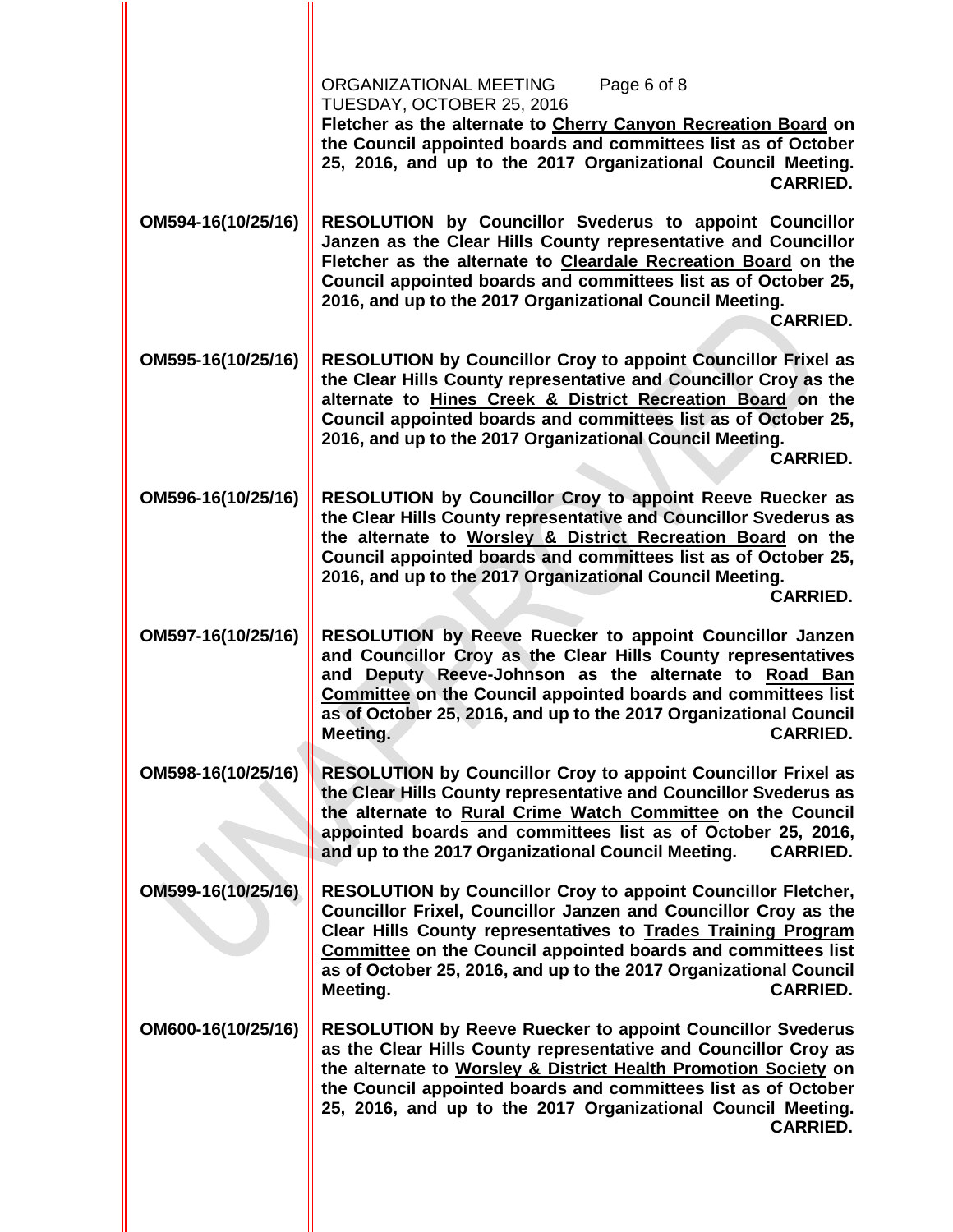| OM601-16(10/25/16)                             | ORGANIZATIONAL MEETING<br>Page 7 of 8<br>TUESDAY, OCTOBER 25, 2016<br>RESOLUTION by Reeve Ruecker to appoint Councillor Croy,<br>Reeve Ruecker, Deputy Reeve-Johnson as the Clear Hills County<br>representative to the Weed and Pest Control Committee on the<br>Council appointed boards and committees list as of October 25,<br>2016, and up to the 2017 Organizational Council Meeting.<br><b>CARRIED.</b>                                                                                                                                                                                                                                                                                                            |
|------------------------------------------------|----------------------------------------------------------------------------------------------------------------------------------------------------------------------------------------------------------------------------------------------------------------------------------------------------------------------------------------------------------------------------------------------------------------------------------------------------------------------------------------------------------------------------------------------------------------------------------------------------------------------------------------------------------------------------------------------------------------------------|
| OM602-16(10/25/16)                             | <b>RESOLUTION by Councillor Janzen to appoint Councillor Frixel,</b><br>Councillor Croy and Councillor Svederus as the alternate to the<br>Joint Inter-Municipal Committee with the Village of Hines Creek<br>on the Council appointed boards and committees list as of<br>October 25, 2016, and up to the 2017 Organizational Council<br>Meeting.<br><b>CARRIED.</b>                                                                                                                                                                                                                                                                                                                                                      |
| <b>Signing Authority</b>                       | Council is required to authorize persons to sign all agreements,<br>cheques and other negotiable instruments for 2016/2017.                                                                                                                                                                                                                                                                                                                                                                                                                                                                                                                                                                                                |
| OM603-16(10/25/16)                             | <b>RESOLUTION by Councillor Croy that Council appoints Reeve,</b><br>Jason Ruecker, Deputy Reeve, Charlie Johnson, Councillor, Lee<br>Svederus, Chief Administrative Officer, Allan Rowe and the<br>Corporate Service Manager, Lori Jobson as signing authorities<br>on agreements, cheques, and other negotiable instruments, for<br>the 2016/2017.<br><b>CARRIED.</b>                                                                                                                                                                                                                                                                                                                                                    |
| Date, Place and Time<br>of Council and         |                                                                                                                                                                                                                                                                                                                                                                                                                                                                                                                                                                                                                                                                                                                            |
| <b>Committee Meetings</b>                      | As per Procedural Bylaw 127-10, the date of Council meetings are<br>scheduled for the 2nd and 4th Tuesdays in each month. The time of<br>the meetings of Council shall commence as determined by resolution<br>of Council at the Annual Organizational Meeting. Section 193 of the<br>Municipal Government Act requires Council to advertise the place of<br>Council or Committee meetings. The meetings shall be advertised in<br>the monthly newsletter, which is distributed to the County residents'<br>mailboxes. Council was also asked to consider the validity of the<br>Policies and Priorities Committee meetings and if they are deemed<br>viable, to set a schedule (date, place and time) for these meetings. |
| OM604-16(10/25/16)                             | <b>RESOLUTION by Councillor Croy that Council schedules regular</b><br>Council meetings to be held on the $2^{nd}$ and $4^{th}$ Tuesdays, of each<br>month, beginning at 9:30 a.m. in the Worsley Council Chambers.<br>Except July 2017, August 2017 and December 2017, during which<br>months there shall be only one meeting on July 18, 2017, August<br>15, 2017, and December 12, 2017, in those months.<br><b>CARRIED.</b>                                                                                                                                                                                                                                                                                            |
| Appointment of<br><b>Professional Services</b> | The following professional services are provided to Clear Hills County:<br>• Auditor<br>• Prime Engineer<br>• Assessor<br>• Lawyers<br>• Planning Agency                                                                                                                                                                                                                                                                                                                                                                                                                                                                                                                                                                   |

II